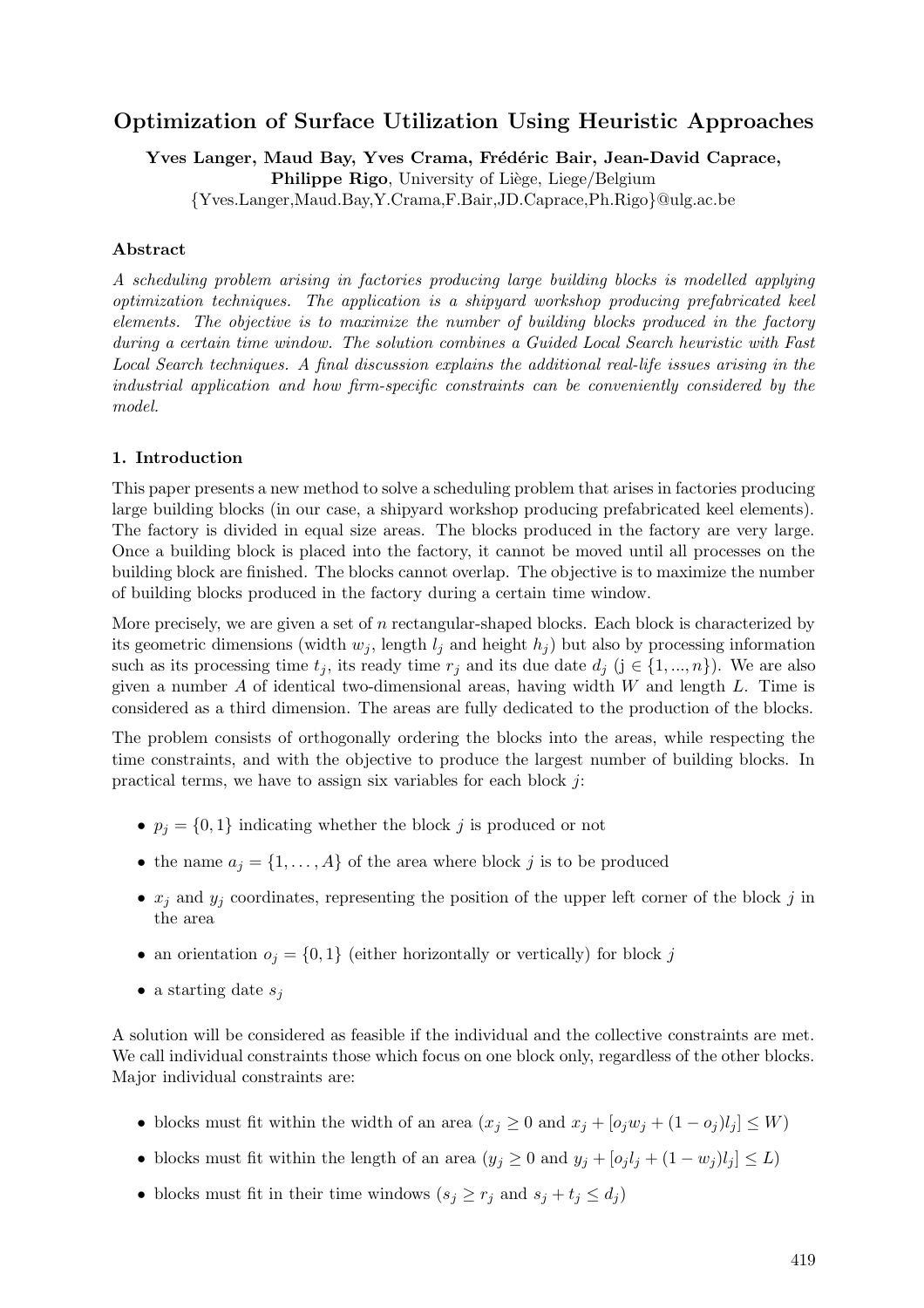Collective constraints focus on the interaction between the positions of different blocks. In a first step, the only collective constraint considered is that we need to prevent the blocks from overlapping.

We assume initially that there exists at least one feasible solution for the set of blocks initially given. I.e. all the constraints can be satisfied when  $p_j = 1$  for all  $j \in \{1, ..., n\}$ .

# 2. Analogy to the 3D-BPP

In the three-dimensional bin packing problem  $(3D-BPP)$ , we are given a set of n rectangularshaped items, each characterized by width  $w_j$ , height  $h_j$ , and depth  $d_j$  ( $j \in \{1, \ldots, n\}$ ) and an unlimited number of identical three-dimensional containers (bins) having width W, height H, and depth D. The 3D-BPP consists of orthogonally packing all the items into the minimum number of bins.

The major difference between 3D-BPP and our initial problem is that, in the former, items/blocks must fit into the container height ( $z_j \geq 0$  and  $z_j + h_j \leq H$ ), whereas they must fit into their time window in the latter  $(s_j \geq r_j \text{ and } s_j + t_j \leq d_j)$ . (One can compare a bin in the 3D-BPP to a timeline of the two-dimensional representation of an area, which gives us a three-dimensional representation of the problem.) The differences between minimizing the number of bins and maximizing the number of blocks will not complicate the formulation, since we will assume (initially) that there exists at least one feasible solution for a fixed number of block and of areas/bins.

The 3D-BPP is strongly NP-hard. (See Garey and Johnson (1979) for more information about the complexity of combinatorial optimization problems. Indeed, it is a generalization of the one-dimensional bin packing problem (1D-BPP), in which a set of n positive values  $w_i$  has to be partitioned into the minimum number of subsets so that the total value in each subset does not exceed a given bin capacity W. 1D-BPP is the special case of 3D-BPP for  $h_i = H$  and  $d_i = D$ for all  $j \in \{1, ..., n\}$  and it has been proven that the 1D-BPP is NP-Hard, Coffman et al. (1997). For such difficult problems, one way to contain combinatorial explosion is to allow algorithms to reach fairly good solutions, without guaranteeing that the best possible solution is reached. Local search heuristics use this strategy.

Faroe et al. (2003) proposed a new heuristic for 3D-BPP. Their method is very flexible allowing to adapt it to various additional constraints. Therefore it fits perfectly to our problem, as to many other real-life problems.

# 3. Finding feasible solutions

# 3.1. General approach

The local search heuristic proposed to find a feasible schedule strictly enforces the individual constraints only. Then, penalties linked to the collective constraints are summed up in an objective function that is minimized. With no additional real-life collective constraints, the objective function value of a given solution is the total pairwise overlap between the blocks. Therefore, with a randomly generated unfeasible solution where blocks can overlap, searching for a feasible solution is equivalent to minimizing the objective function, since an objective value of zero indicates that also the collective constraints are met. For any solution X, let  $overlap_{ii}(X)$ be the overlap (in square meters days) between blocks  $i$  and  $j$ . The objective function can now be formulated as

$$
f(X) = \sum_{i < j} overlap_{ij}(X) \tag{1}
$$

Given a solution X, we can redefine the neighborhood  $\nu(X)$  proposed by Faroe et al. (2003) as 'the set of all solutions that can be obtained by translating any single block along the coordinates axes and the timeline, or by a move to the same position in another area, or by a  $\pm 90^\circ$  rotation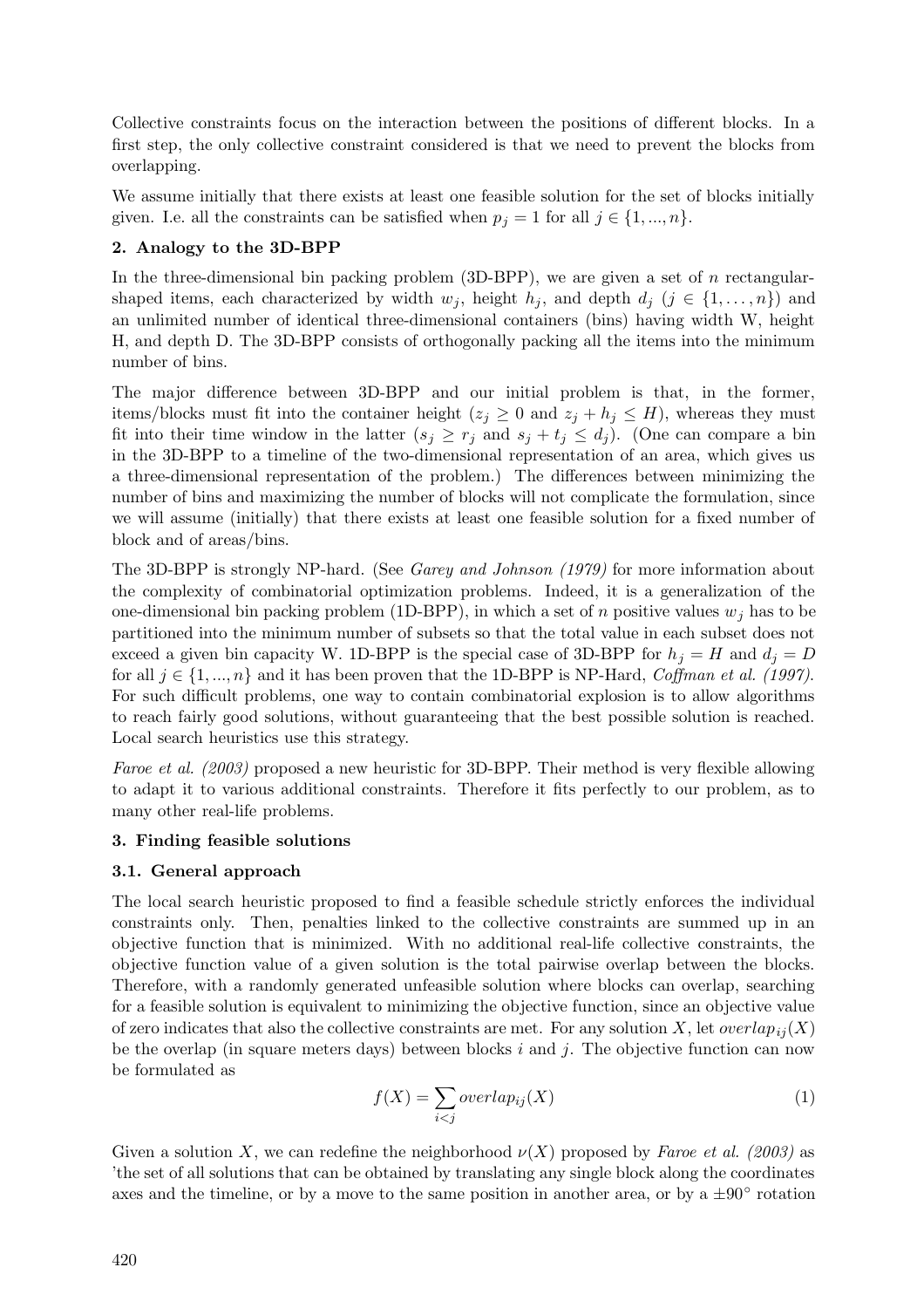of a block around one of its four corners.' A neighbor of  $X$  is therefore constructed by assigning a new value to one of the variables  $x_j$ ,  $y_j$ ,  $s_j$ ,  $a_j$ ,  $o_j$ . This definition of a solution space includes all feasible schedules and that there is a path of moves between every pair of solution.

A typical local search procedure proceeds by moving from the current solution  $X_p$  to a neighboring solution  $X_{p+1} \in \nu(X_p)$  whenever this move improves the value of the objective function. This may lead to two types of difficulties. First, the solution may settle in a local minimum. Several standard methods, such as the Simulated Annealing, Aarts and Korst (1989) or the Tabu Search, Glover (1990), exist to avoid this shortcoming of local search procedures. Secondly, the neighborhood of any given solution may be quite large (even if continuous, variables like  $x_j$ ,  $y_j$ or  $s_j$  can be discretized for practical purposes). Therefore, exploring the neighborhood to find an improving move can be very costly in computing time. To deal with these issues, we present in this paper an application of the Guided Local Search (GLS) heuristic, and its accompanying neighborhood reduction scheme called Fast Local Search (FLS).

# 3.2. Guided local search

The Guided Local Search Heuristic (GLS) has its root in a Neural Network architecture named GENET, *Wang and Tsang (1991)*, which is applicable to a class of problems known as Constraint Satisfaction Problems. The actual GLS version with its accompanying FLS has been first shown by Voudouris (1997), Voudouris and Tsang (1997,1999), and applied to the 3D-BPP by Faroe et al. (2003).

Basically, GLS augments the objective function of a problem to include a set of penalty terms and considers this function, instead of the original one, for minimization by the local search procedure. Local search is confined by the penalty terms and focuses attention on promising regions of the search space, Voudouris and Tsang (1999). Iterative calls are made to a local search procedure, denoted as  $LocalOpt(X)$ . Each time  $LocalOpt(X)$  gets caught in a local minimum, the penalties are modified and local search is called again to minimize the modified objective function. In a certain measure, the heuristic may be classified as a tabu search heuristic; it uses memory to control the search in a manner similar to Tabu Search.

GLS is based on the concept of 'features', a set of attributes that characterizes a solution to the problem in a natural way. In our adaptation of the model, features are the overlaps between the blocks, and the indicator  $I_{ij}(X) = \{0,1\}$  denotes whether blocks i and j overlap or not. In a particular solution, a feature with a high overlap is not attractive and may be penalized. As a result, the value of  $overlap_{ij}(X)$  can measure the impact of a feature on a solution X ('cost function' in Faroe et al. (2003)).

 $p_{ij}$  denotes the number of times a feature has been penalized.  $p_{ij}$  is initially zero. We want to penalize the features with the maximum overlap, that have not been penalized too often in the past. The source of information that determines which features will be penalized should thus be the overlap and the amount of previous penalties assigned to the features. For this purpose, we define a utility function  $\mu(X) = overlap_{ij}(X)/(1 + p_{ij})$ . After each  $LocalOpt(X)$  iteration, the procedure adds one to the penalty of the pairs with maximum utility.

After incrementing the penalties of the selected features, they are incorporated in the search with an augmented objective function

$$
h(X) = f(X) + \lambda \sum_{i,j} p_{ij} \cdot I_{ij}(X) = \sum_{i < j} overlap_{ij}(X) + \lambda \sum_{i,j} p_{ij} \cdot I_{ij}(X) \tag{2}
$$

 $\lambda$  is the only parameter in this method that has to be chosen experimentally. Thus, when local search has found a solution  $X_* = LocalOpt(X)$ , overlaps with maximum utility are penalized and become undesirable. In a sense, the search procedure is commanded to set a priority on these features and, for this reason, it jumps out of the local minimum.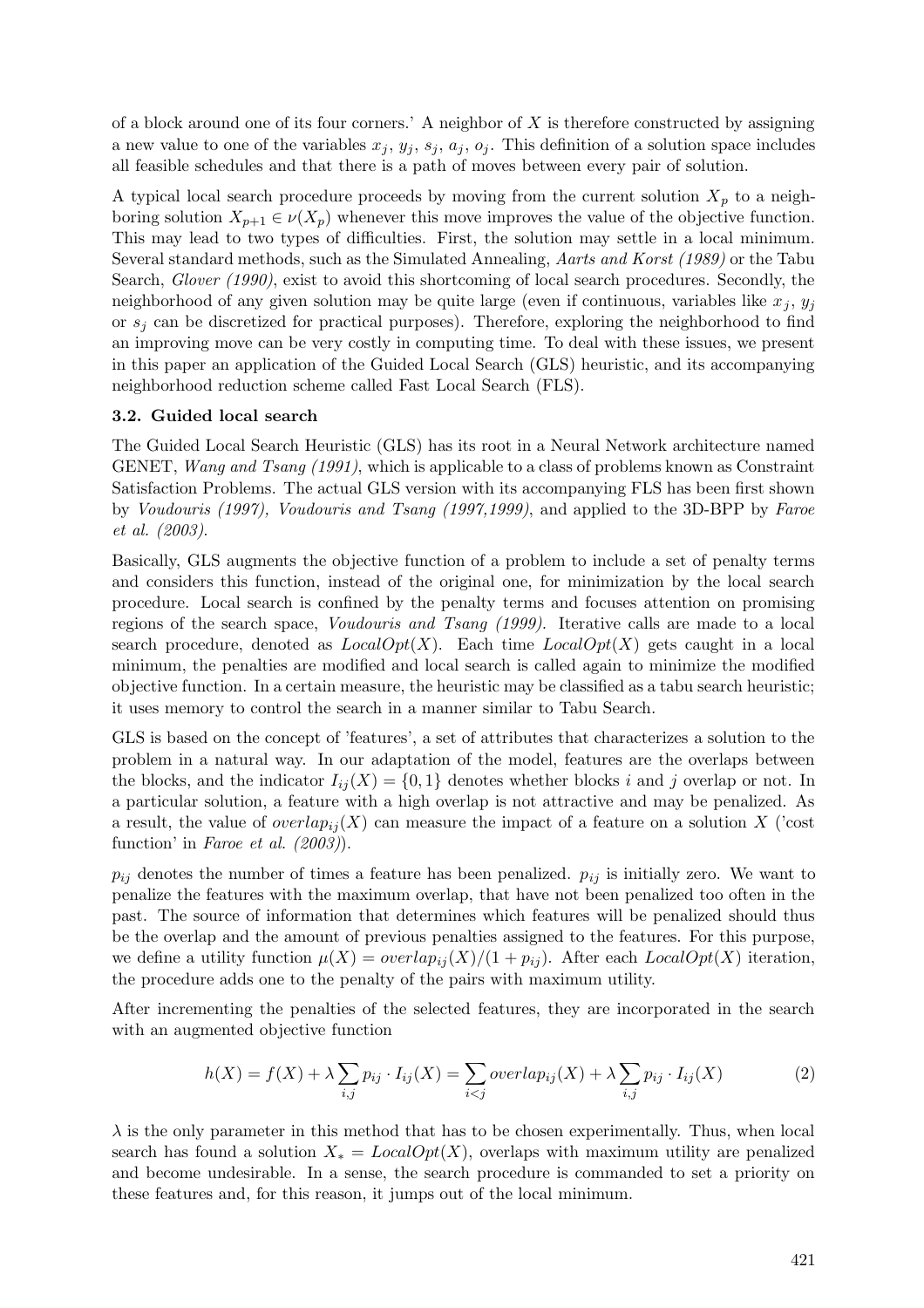#### 3.3. Fast local search

The 'fast local search' (FLS) procedure, Voudouris and Tsang (1997), Faroe et al. (2003) is used to transform a current solution  $X_{cur}$  into a local minimum  $X_* = LocalOpt(X_{cur})$ . It allows to reduce the size of the neighborhood with a selection of the moves that are likely to reduce the maximum utility overlaps.

We define the sets  $\nu_m(X)$  as subsets of the neighborhood  $\nu(X)$  where all solutions in  $\nu_m(X)$ only differ from X by the value of the variable  $m$   $(m = \{x_j, y_j, t_j, a_j, o_j\}$  with  $j \in 1...n$ ). (In the case of  $m = \{o_1, ..., o_n\}$ ,  $\nu_m$  also includes the particular change in  $x_j$  and in  $y_j$  that considers a rotation around the four corners of a block. To simplify the explanation, this technical issue is not detailed.) The neighborhood  $\nu(X)$  is thus divided into a number of smaller sub-neighborhoods that can be either 'active' or 'inactive'. Initially, only some sub-neighborhoods are active. FLS now continuously visits the active sub-neighborhoods in a random order. If there exists a solution  $X_m$  within the sub-neighborhood  $\nu_m(X_{cur})$  such that  $f(X_m) < f(X_{cur})$ , then  $X_{cur}$ becomes  $X_m$ ; otherwise we suppose that the selected sub-neighborhood will provide no more significant improvements at this step, and thus it becomes inactive. When there is no active subneighborhoods left, the FLS procedure is stopped and  $X_{cur}$ , the best solution found, is returned to GLS. From a less formal point of view, FLS selects at random a variable  $m$  within a list of active variables, as long as this list is not empty. Then, it searches within the domain of  $m$  any improvement of the objective function. If it does not exist the variable  $m$  becomes inactive and is removed from the list. By doing so, we focus specially on variables open for improvement.

The size of the sub-neighborhoods related to the  $a_i$  and the  $o_i$  variables is relatively small: A in the first case, 5 in the second (initial + four corners). Therefore FLS is set to test all the neighbors of these sets. But, on the other hand, using an enumerative method for the translations along the  $x, y$  and  $t$  axis would become very expensive in terms of computing time, if areas and/or time windows are large. However, only certain coordinates of such neighborhoods need to be investigated. If m represents  $x_j$ , changes in the overlap function only depend on  $x_j$  $(h(X) = h(x_i))$ . Most of the terms of this function are constant, thus, since we want to compare values, only the few terms dependent on  $x_j$  should be computed. Furthermore, an overlap is the product of four partial overlaps (three for the overlaps on each of the  $x, y$  and  $z$  axis, and the fourth equals one if  $a_i = a_j$ ; zero otherwise). Since we know that only the partial overlaps for the x axis depend on  $x_j$ , computing efforts can be reduce to their smallest size. Also, overlap<sub>ij</sub> $(X)$  = overlap<sub>ij</sub> $(X)$ , so that the computing time of one solution is linear (n) instead of quadratic  $(n^2)$ . Additionally, all functions *overlap<sub>ij</sub>* $(x_j)$  are piecewise linear functions, and therefore the functions will attain their minimum in one of their breakpoints (or at the limits of their domains). As a result, FLS only needs to compute the values of  $f(x_i)$  with  $x_i$  at breakpoints or at extreme values. In fact, there are at most four breakpoints for each function, and only the first and the last one are evaluated. Indeed, in regard to the analogy with the 3D-BPP, a good packing intuitively supposes that the boxes touch each other.

FLS represents a relatively fast procedure that leads to a local minimum if the amount of active sub-neighborhoods is relatively small. Remember that  $LocalOpt(X)$  is called iteratively by GLS, and that penalties are changed with an objective of escaping local minima. Activation of subneighborhoods should therefore allow moves on penalized features. The following reactivation scheme is used, Faroe et al. (2003): (1) moves on the two blocks i and j, corresponding to the penalized features, are reactivated. (2) We reactivate the moves on all blocks that overlap with blocks i and j. The latter reactivation is added to allow FLS to pay attention not only to the two overlapping blocks but also to the whole area around the penalized feature.

#### 4. Selecting the blocks

In the previous chapter, we described a method that minimizes the collective constraints under restriction of the individual constraints and we supposed that there exists at least one feasible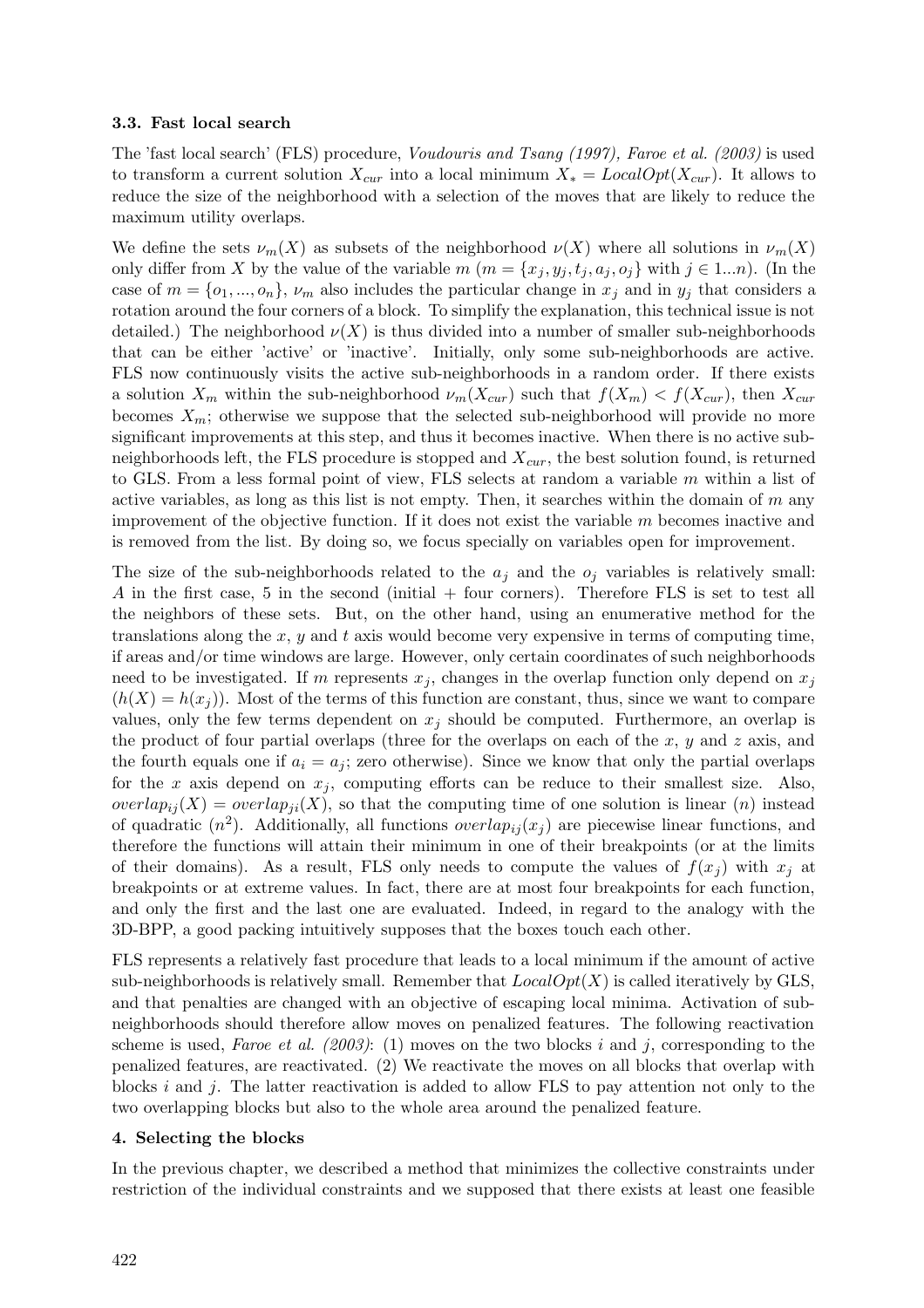solution for the set of blocks initially given. Let us denote this procedure by  $GlobalOpt(X)$ . If  $GlobalOpt(X)$  is efficient, it should find a solution with an objective function of zero after a certain time and this solution would be one of the feasible solutions. However, in the initial formulation of the problem, we do not know whether a set of blocks is feasible or not. The combination of GLS and FLS can be used anyway if we rely on the following heuristic assumption: there exists no feasible solution if none is found within a certain amount of computing time T. Consequently, the search heuristic  $GlobalOpt(X, T)$  is utilized as a test of feasibility and gives the correspondant schedules if a feasible solution is identified within T.

Several methods have been tested using this concept. The objective was to remain as close as possible to the working methods and habits used in the factory under study. From this point of view, an efficient approach for the industrial application is to start GLS with a randomly generated solution  $X_0$  that includes the entire set of blocks  $(p_i = 1$  for all  $j = \{1, ..., n\})$ . After a search of T seconds, the algorithm is stopped and returns  $X_1 = GlobalOpt(X_0, T)$ , the best solution found (in terms of overlap). One of the blocks with the highest overlap is removed from the set  $(X_1 \rightarrow X_1')$  and the heuristic  $GlobalOpt(X_1', T)$  is restarted. The entire procedure ends if a solution  $X_n$  with zero overlap is found.

A variant procedure is to start with an empty set  $X_0$   $(p_j = 0 \text{ for all } j = \{1, ..., n\})$ . At each iteration, if the solution  $X_{n+1} = GlobalOpt(X_n, T)$  is feasible, then an additional block is inserted in the set; otherwise an overlapping block is removed. This procedure is stopped after a certain computing time, or by any more sophisticated stopping criterion, and returns the solution with the largest collection of blocks. Fig.1 shows the iterative processus of this procedure.



Fig.1: Test instance  $(T = 1 \text{ s}, \text{Time limit} = 600 \text{ s})$ 

Both approaches suffers from one major default: they are likely to have aversion for the largest blocks. Indeed, we do not have an appropriate weighting scheme to evaluate the preferences between blocks, and, since small blocks generally provide smaller overlaps, they are preferred to larger ones. In the real-life situation, when the entire set of block cannot be produced, the person in charge of scheduling can either subcontract specific blocks in other factories, or change some temporal parameters (e.g. intensify the workforce to reduce processing times or postpone due dates). No formal information can describe all the aspects of these choices. For this reason, the operator should be able to change manually the collection of blocks to be produced. Starting from our "fairly good" feasible solution  $X_n$ , iterative  $X_{n+1} = GlobalOpt(X'_n)$  calls are ordered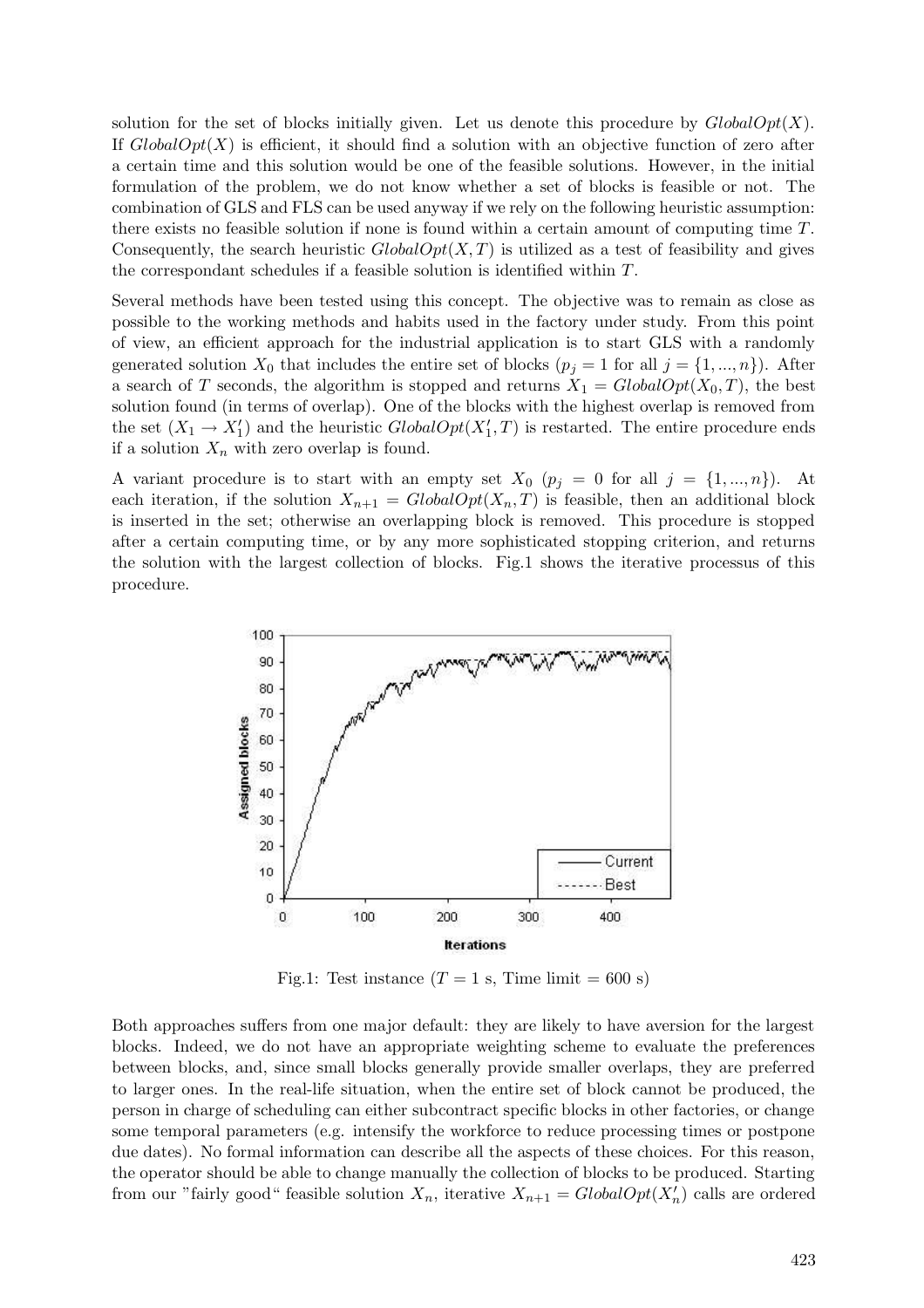manually after deliberate changes  $(X_n \to X'_n)$  in the assignment. In addition, a last procedure provides a list with each block that is not assigned even though a feasible solution that includes the block can be found.

By not regenerating solutions on a random basis, some of the information from previous solutions is preserved. A drawback to this approach is that the structure of a previous solution can confine GLS to an area of the solution space that can be difficult to escape. (Faroe et al. (2003) suggest a similar problem in their approach for 3D-BPP.) We may therefore not reach the very best solution. However, the modus operandi described in this section is developed for a daily industrial use. In that setting, the above drawback may actually be viewed as an advantage. Indeed, it may be very costly for the company to mix up the schedules over and over again. Traditionally, methods for problems of similar classes utilize a construction algorithm during the search. A slight improvement may disturb the whole solution; with GLS, non-problematic regions are not perturbed. Murata et al. (1996) developed a tricky construction technique based on partial-orders coding scheme for the 2D-BPP. Imahori et al. (2005) adapted this approach for a problem very close to our's.

# 5. Additional real-life issues

Additional constraints may occur in any firm-specific situation. The tool proposed here is easily customizable to most of them. For example, we may need to restrict or force the position of a block (e.g. a tool is only available in one area or the block is already in process). Intgrating those constraints is trivial: restricted positions are not generated and unfeasible neighbors simply do not exist. As a result, the end-user may fix the value of any variable (including  $p_j$ ) or reduce its domain.

Specific collective constraints may also appear in the wording of a problem. In our case, the areas of the factory have one single door, and the crane bridge can only carry blocks up to a certain height. As a result, a large block may obstruct a door, and some blocks might not be deliverable in time because there is no route to transport them out. We dealt with this issue in the same way as for overlaps. For each generated solution  $X$ , we add to the objective function  $h(X)$  a new term accounting for exit difficulties:

$$
g(X) = h(X) + Ext1Problems(X) = \sum_{i < j} overlap_{ij}(X) + \lambda \cdot \sum_{i,j} p_{ij} \cdot I_{ij}(X) + Ext1Problems(X)
$$
\n
$$
\tag{3}
$$

The ExitProblems values should somehow be scaled to the  $h(X)$  values, but there is no need to find a precise weight for this term, because the procedure is designed to find a zero objective function and that weights are less relevant in this case. Other collective constraints may be included in the algorithm using this approach.

# 6. Conclusion

We presented a sophisticated local-search heuristic based on the GLS method. Faroe et al. (2003) showed that their algorithm outperforms other approaches for the 3D-BPP. Solutions for our industrial problem are indeed found within a few seconds. More importantly, the algorithm offers much flexibility for handling the constraints allowing easy adaptation to many real-life cases. In addition, it focuses the search on promising parts of the solution space and previous schedules are not fully perturbed at each iteration.

# Acknowledgments

We thank Chantiers de l'Atlantique (ALSTOM, Saint-Nazaire, France) for their support in this work and the problem definition. In particular, we thank Frédéric Chevalier for his openness and his numerous worthwhile comments. We thank ANAST for detailed and constructive comments related to shipbuilding processes.